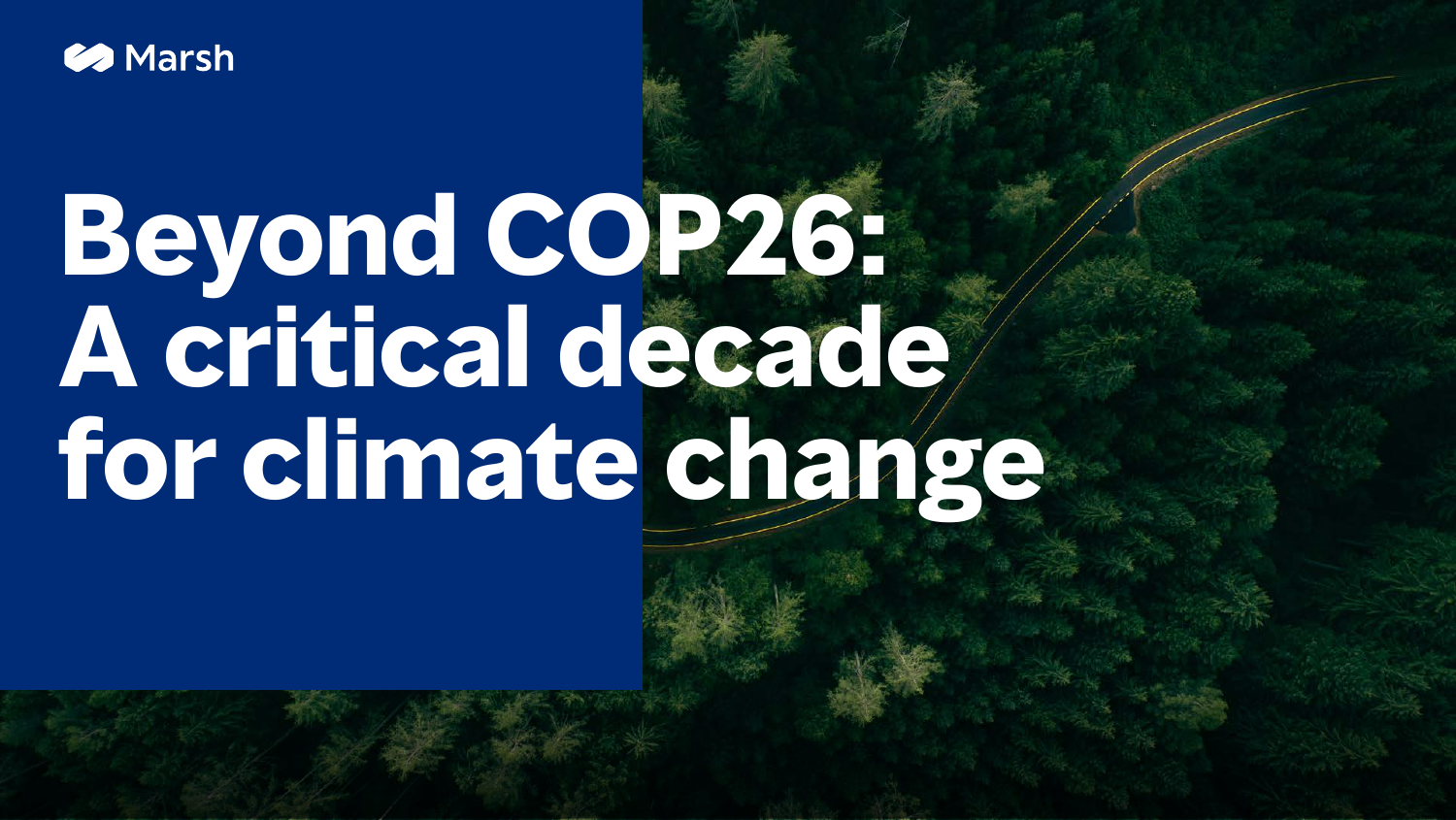## **A critical decade for climate change**

The COP26 climate summit hosted by the UK in Glasgow has ended with an agreement that for the first time targets fossil fuels as the main cause of global warming.

After extended negotiation, countries decided to "phase down" rather than "phase out" coal. As covered in our [COP26 blog series,](https://www.marsh.com/uk/services/climate-change-and-sustainability/insights/cop26-blog-series.html) commitments were made to stop deforestation, reduce methane emissions by the end of the decade, and accelerate the move towards renewable energy.

Financial organizations agreed to continue supporting net-zero initiatives, while countries pledged to republish their climate action plans — with more farreaching emissions reduction goals for 2030 — by the end of the year. The US and China also agreed to increase cooperation on climate issues.

### **Critical decade "**

There is no doubt the next decade is "the critical decade," with COP26 seen as the turning point in climate action. The summit allowed countries to establish a common ground, and collectively find ways to overcome barriers to achieve climate objectives.

Countries will need to deliver on commitments to ultimately meet the COP26 goals, which were:

**1** Secure global net zero by mid-century<br>and keep the target of 1.5°C within reach.

**2** Protect communities and natural habitat.

**3** Mobilize finance.



**4** Establish ways of working together to deliver these goals.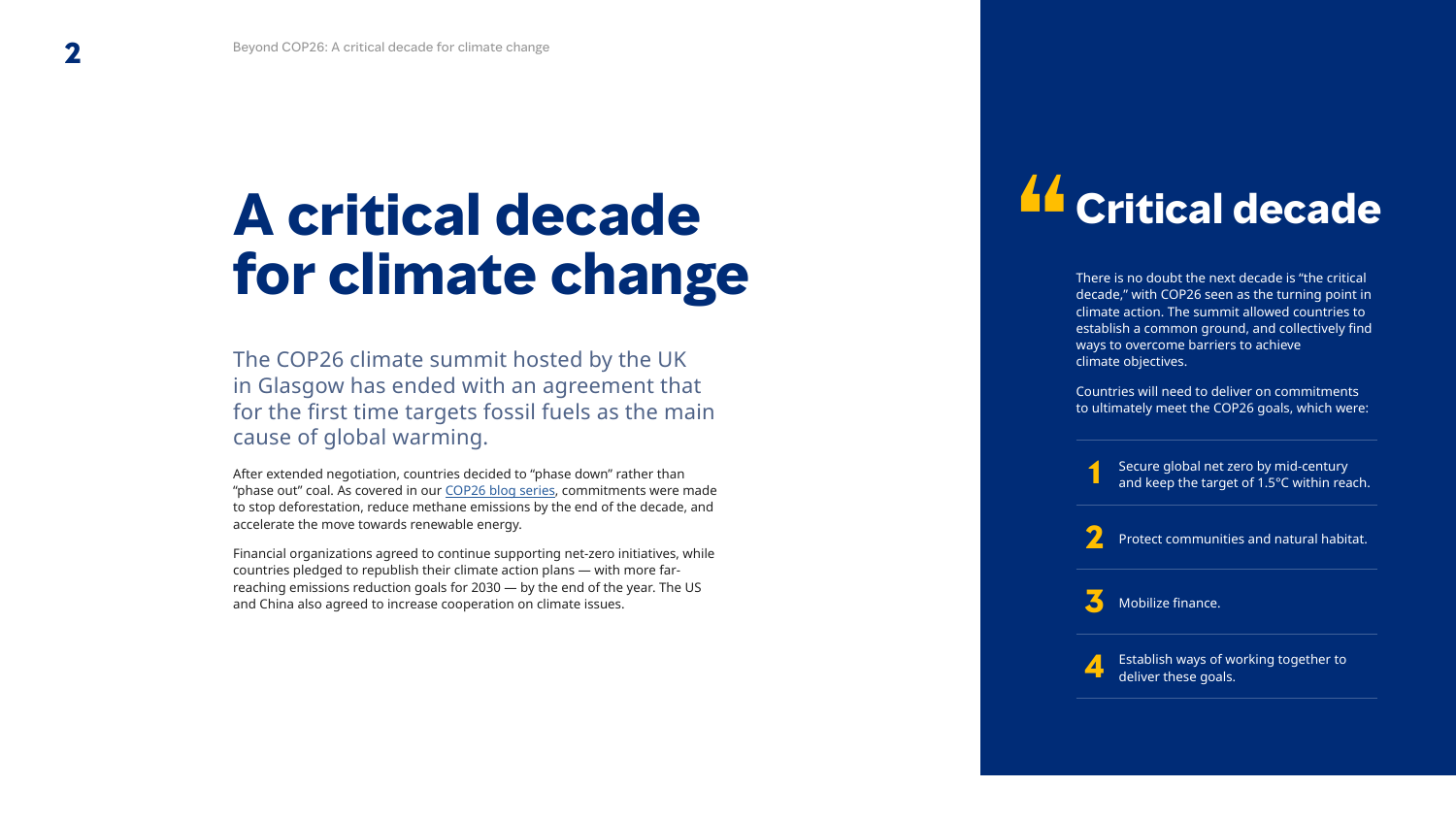### **A SUMMARY OF PROGRESS MADE ACROSS THE FOUR PILLARS OF COP26**

#### **1. Secure global net zero by 2050 and keep 1.5°C within reach**

To have a chance of limiting global warming to 1.5°C, global emissions must be halved by 2030. World leaders committed collectively to limiting global warming to as close to 1.5°C as possible and "well below" 2°C. However, with a narrowing window of opportunity to keep global warming at 1.5°C, there is a strong possibility that firmer steps need to be taken to reach net-zero emissions in the future.

It is estimated that, based on the more specific nationally determined contributions (NDCs) of planned emissions cuts, the world is on track for between 1.8°C and 2.4°C of warming by the end of the century. Leaders and experts deemed the number one risk in terms of likelihood to be "extreme weather events with major damage to property, infrastructure, and loss of human life." As president of the European Commission, Ursula Von der Leyen, said: "Cutting back on methane emissions is one of the most effective things we can do to reduce near-term global warming and keep to 1.5°C."

Some 100-plus countries (including the US, Japan, and Canada) committed to reducing methane emissions by 30% by 2030 — compared to 2020 levels. Initiatives emphasize the reduction of leakages from fossil fuel infrastructure. **14 Cutting back on<br>
methane emission<br>
is one of the more methane emissions is one of the most effective things we can do**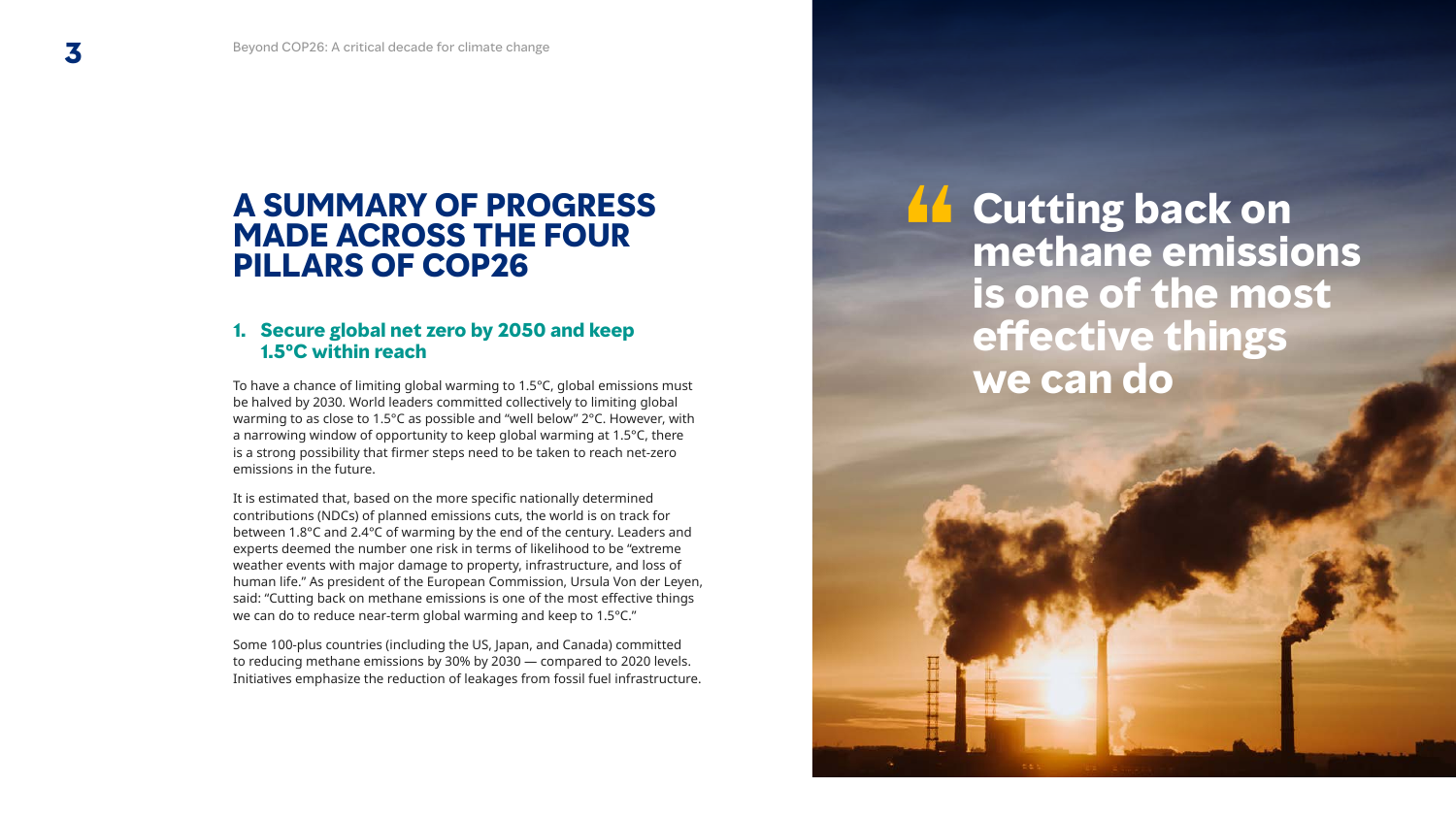

#### **2. Adapt and protect communities and natural habitats**

On **deforestation**, more than 100 countries, together making up 85% of the world's forests, have established funds in excess of £15 billion (US\$20.45 billion) as part of the pledge to stop and reverse deforestation. Brazil — where there has been destruction of swathes of the Amazon rainforest — was among the signatories. This agreement highlights the importance of supporting indigenous people and local communities, as part of the COP26 accord.

However, there have been criticisms of how deforestation is defined in the pact, backed with almost £14 billion of public and private funds, and some countries, like Indonesia, have expressed that they may not abide by the agreement.

On **oceans**, there was a call for nature-based solutions and global support for the protection of at least 30% of the global ocean by 2030. Another theme was the important role of mangroves, salt marshes, and sea grass in carbon sequestration. Groups are exploring whether blue carbon credits could be used to fund conservation and restoration of these important carbon sinks.

On **nature and land** use, attention was given to the loss and damage caused by climate change and the adaptation that will be needed to tackle it. There was a consensus on the need to start building resilience into our infrastructure by, for example, using defenses and warning systems; restoring ecosystems and enhancing their protection; and instilling a culture of sustainability among communities.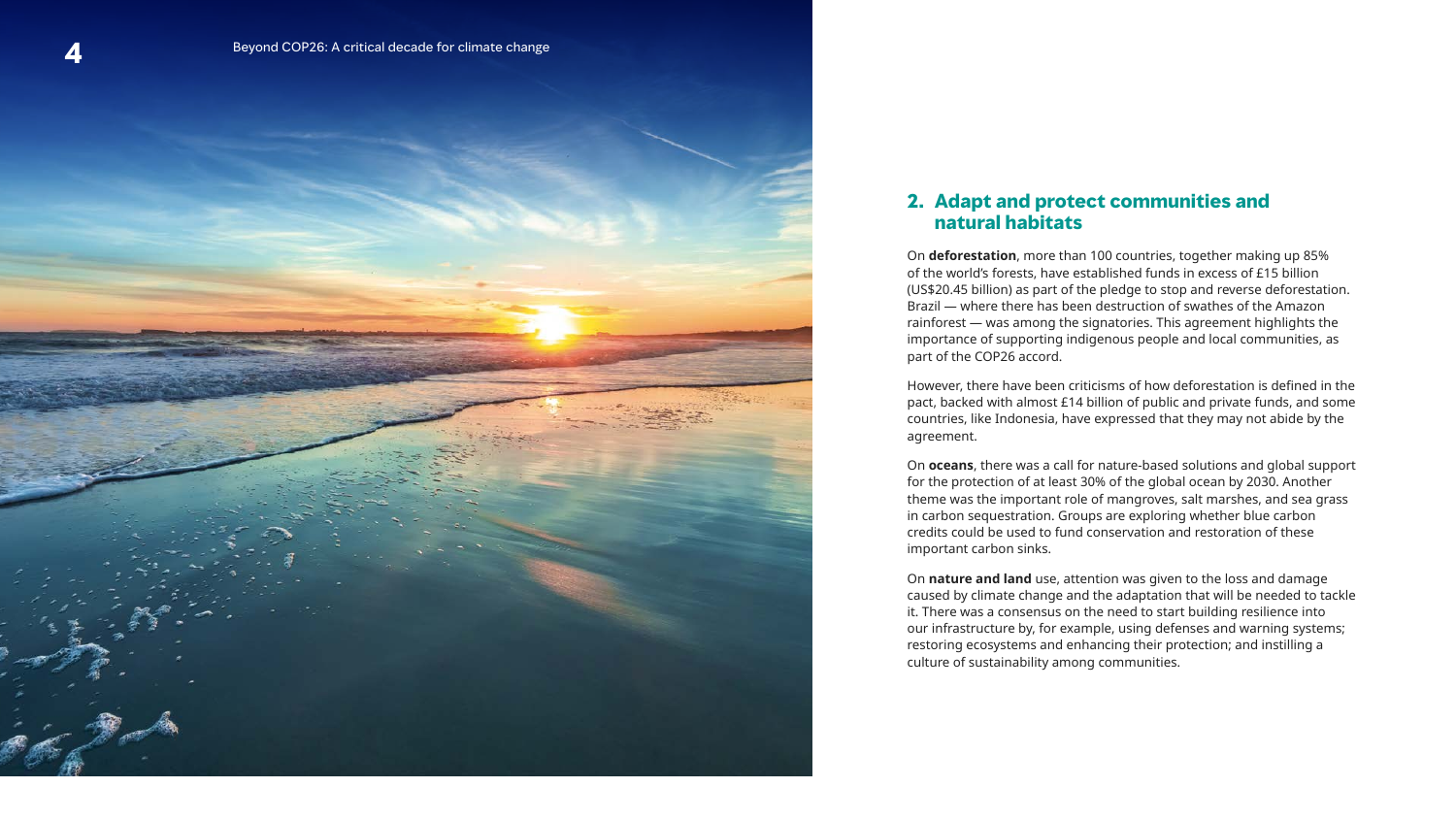#### **3. Mobilize finance**

A goal of the Glasgow summit was to get developed countries to meet their COP20 promise of providing at least US\$100 billion a year in climate-related finance to developing countries to limit global warming. In 2019, there was a shortfall of over US\$20 billion, regarding this undertaking.

At COP26, 95% of the top 20 developed countries made pledges beyond their commitment to mobilize US\$100 billion for climate finance in developing countries by 2020. Included in this figure was US\$12 billion towards reversing forest loss by 2030.

There were also commitments to ambitious and stringent targets in support of electric vehicles, including funding that helps reduce the cost of EV.

#### **4. Work together to deliver**

In order to achieve the net-zero and global warming targets, all countries are expected to present and commit to ambitious 2030 emissions reduction targets.

These targets will revolve around the UN's four-pronged approach of phasing out of coal, accelerating the switch to electric vehicles, curtailing deforestation, and increasing investment in renewable energy.

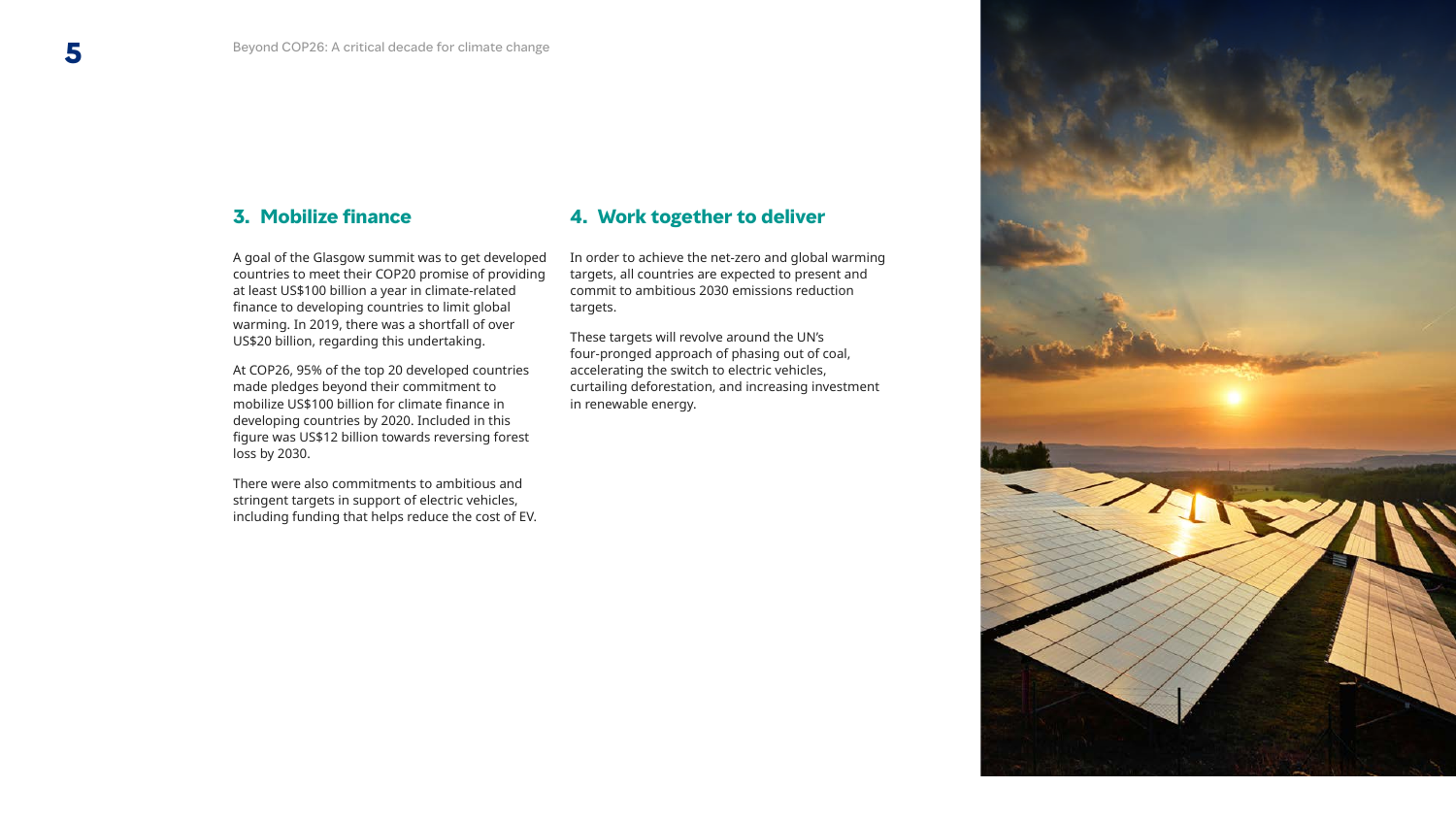**Accelerate efforts<br>
<b>Example 15 to towards the phase**<br> **Cown of unahated towards the phase down of unabated coal power and phase out of inefficient fossil fuel subsidies**

On fossil fuels, the world spends more than US\$420 billion (£313 billion) a year subsidizing non-renewable energy, according to the UN Development Programme.

The Glasgow accord committed to the Paris Agreement to "accelerate efforts towards the phase down of unabated coal power and phase out of inefficient fossil fuel subsidies."

The announcement by India — the world's third biggest greenhouse gas producer — that it would commit to an ambition of net zero by 2070 and plans to generate half its electricity from renewables by 2030 was cause for optimism.

Governments and international organizations outlined the measures they intend to take to more quickly scale up clean power and sustainable energy. There was a clear call for a global action to transform food chains and make food trade sustainable.

Essential for the resilience of our communities, the sustainable adaptation of urban areas was pinned as key to the acceleration of climate action. To this end, the need to implement environmental, social, and governance (ESG) criteria was highlighted. Investment and innovations in these areas will be needed to ensure transition to reach these targets.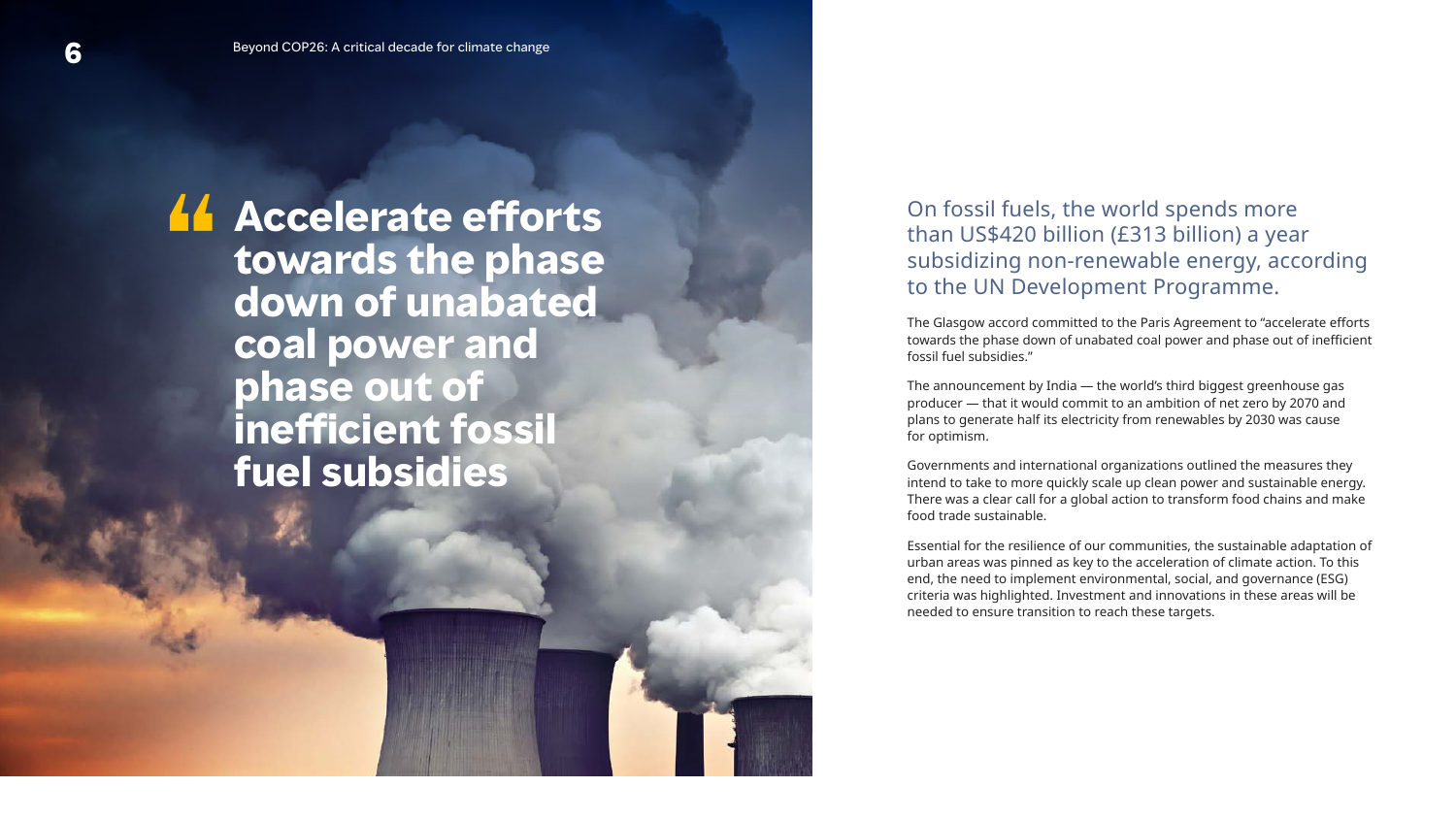### **Finance sector key commitments**

The financial sector has been a key accelerator for the transition to clean energy. Below are the milestone financial sector commitments and announcements made across the two weeks at COP26.

#### **1. Banks, pension funds, and other financial institutions**

- **• Glasgow Financial Alliance for Net Zero:** More than 450 financial firms, from 45 countries, responsible for more than US\$130 trillion in financial assets, have committed to aligning their operations and financing to achieve 1.5°C, [supported by Oliver Wyman, as its](https://www.oliverwyman.com/our-expertise/insights/2021/nov/glasgow-financial-alliance-for-net-zero-report.html)  [knowledge partner.](https://www.oliverwyman.com/our-expertise/insights/2021/nov/glasgow-financial-alliance-for-net-zero-report.html)
- **•** The **IFRS Foundation** announced the formation of a new **International Sustainability Standards Board (ISSB)**, which seeks to develop a comprehensive global baseline of high-quality sustainability disclosure standards to meet investors' information needs — building further upon the work of the Task Force for Climate-related Financial Disclosures (TCFD), which will continue to be taken forward in 2022.
- **•** The UK announced the intention to become the world's first net-zero aligned financial center, with a new requirement for mandatory **net-zero transition plans** for UK financial institutions and companies.
- **•** The **Network for Greening the Financial System (NGFS)** announced that 100 central banks and credit rating agencies have now joined their network and signed the **NGFS Glasgow Declaration**, which included a continued commitment to advance supervisory practices.
- **•** The **Bank of England** announced that it will shift gears to actively supervise firms on climate-related financial risks and recognizes that capital may have a bigger role to play in providing resilience against the consequences of climate change.

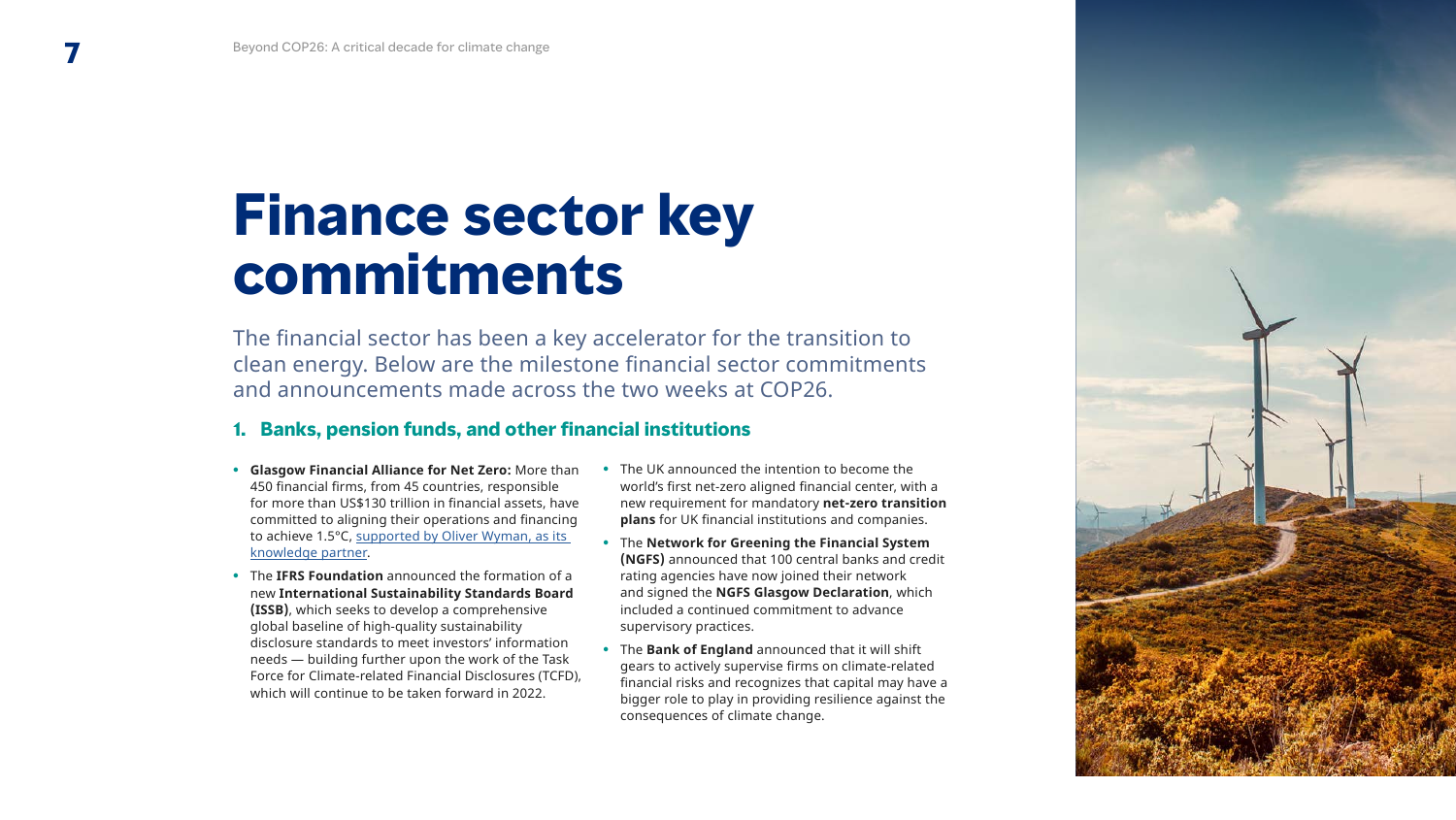#### **2. Insurance market and risk managers**

The need for innovation at a country level, and support from industries like the insurance industry was highlighted at COP26.

The opportunity for innovation in **risk transfer**, **underwriting**, and **risk management** to support global ambitions was explored, with a call for "insurers to formulate new approaches to managing risk and developing **nature-positive insurance products**."

Attention was paid to underwriting within the insurance sector, and the crucial role it can play in the transition to net-zero emissions. With timeliness a key factor in these COP26 discussions, there is scope for underwriting to be a more immediate lever for change.

Under the UK government initiative, (re)insurers and brokers will be required to publish their netzero transition plans detailing how they will adapt and decarbonize as the UK moves towards a netzero economy by 2050.

Meanwhile, **Lloyd'**s plans to introduce a measurement framework to monitor syndicates' carbon underwriting. The framework will be piloted by managing agents in 2022, before being refined and scaled up in 2023. Lloyd's is also chairing the Insurance Task Force (ITF) of [The Sustainable](https://www.linkedin.com/company/thesmi/)  [Markets Initiative](https://www.linkedin.com/company/thesmi/) (SMI), led by HRH Prince of Wales, which has launched the **Disaster Resilience Framework** for climate-vulnerable countries. Marsh McLennan is a member of the SMI ITF and co-leader of the sustainable product and services development workstream.

As former Bank of England governor, Mark Carney, said: "On risk management, our objectives are to have banks and insurers systematically assess the resilience of companies and the financial sector to climate risks; and to have banks disclose financed emissions. The insurance sector, for its part, is developing products to de-risk the transition and improve physical risk modeling to increase coverage."

### **Action to take**

The path ahead involves significant action on the part of governments, communities, companies, and organizations to prevent further global warming. Insurance is key to facilitating change in society and is ready to play its role in this next crucial decade.

**To learn more about how Marsh or Marsh McLennan can help you navigate your climate and sustainability risks, please speak to your Marsh advisor.**